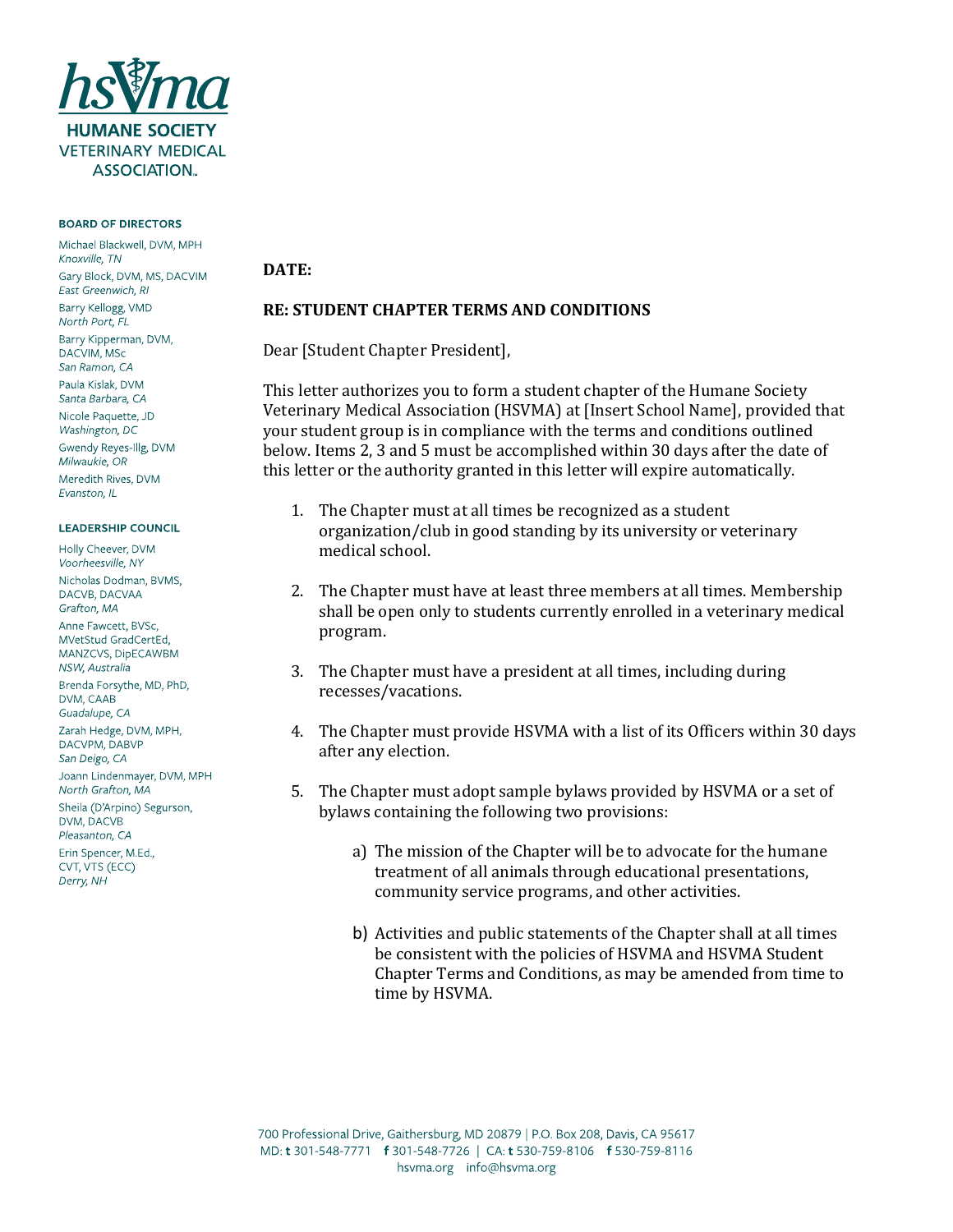

# 6. Authorized Chapter activities shall include:

- a) Hosting HSVMA-designated or -approved speakers.
- b) Community service and events that promote animal welfare.
- c) Wellness and/or vaccination clinics.
	- i. All direct care activities must be approved by HSVMA in advance and the clinic must adhere to HSVMA guidelines.
	- ii. Fundraising activities intended to support the Chapter's community service programs.
	- iii. Animal welfare advocacy, including without limitation internet and social networking activity, print and broadcast communications, letters to the editor, legislative testimony, and other public statements.

## **N.B.: All of the activities listed in Item 6, above, shall require the prior written authorization of HSVMA's Executive Director or his/her designee.**

- 7. The Chapter may advertise its affiliation with HSVMA with the prior written approval of HSVMA's Executive Director, or his/her designee. The Chapter may also use the HSVMA logo with the prior written approval of HSVMA. The Chapter may have access to various fundraising, advocacy, and other resource materials provided by HSVMA.
- 8. The Chapter may apply for grants by application to HSVMA. Funds are to be used exclusively to support Chapter projects such as speakers and events, or as otherwise directed by HSVMA. In the event that HSVMA makes a grant to the Chapter, HSVMA shall have the right to audit or inspect chapter records, including without limitation chapter financial records and minute books.
- 9. All Chapter members will be added to the HSVMA mailing list for electronic newsletters and other announcements. Chapter members may opt out of this list at any time.
- 10. The Chapter must include HSVMA in all chapter mailing, e-mail, and text message lists by copying a designated HSVMA staff member.
- 11. HSVMA shall have the right to revoke chapter status at any time, with or without cause and with or without notice.